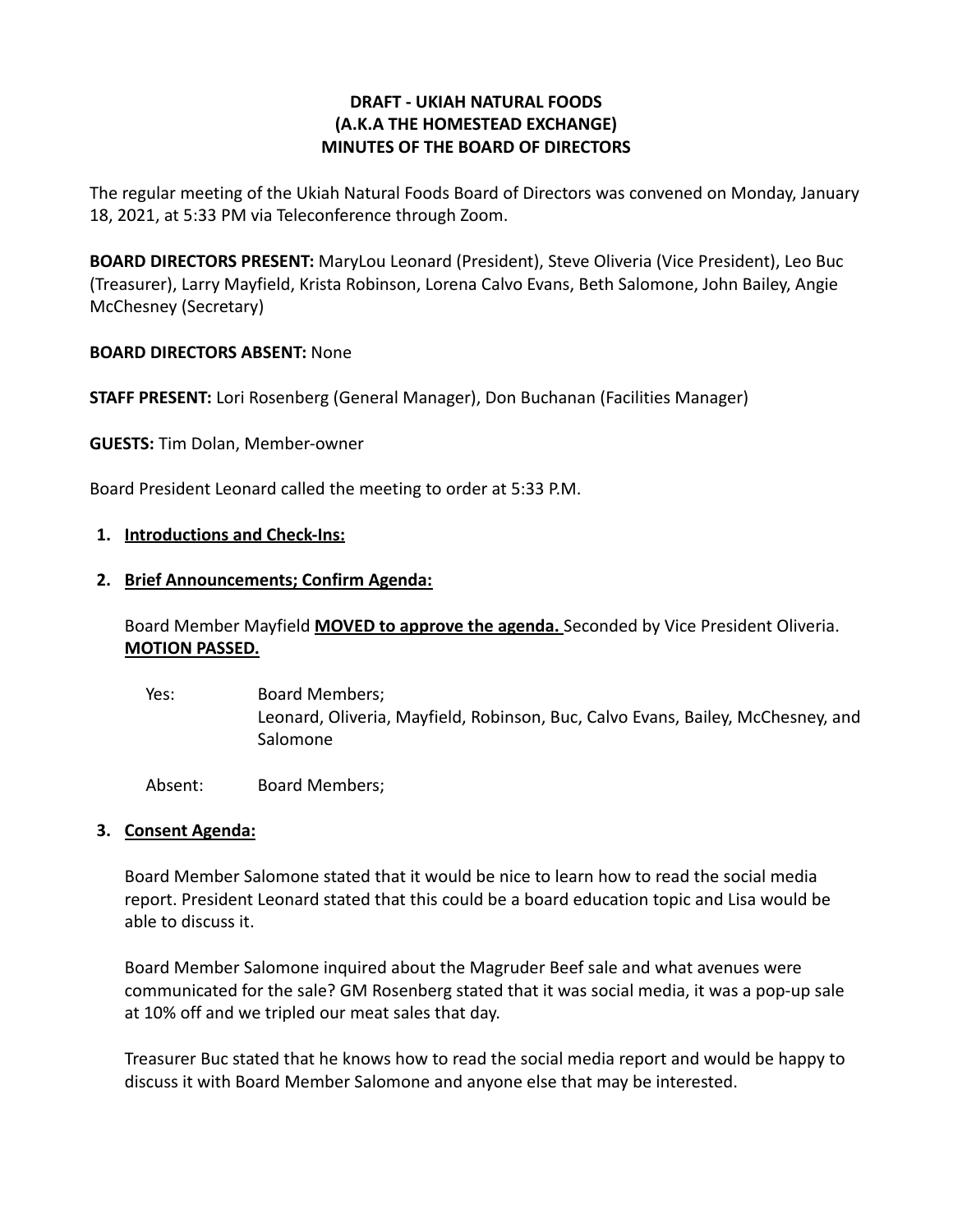Treasurer Buc stated that the Change for Change social media post stated that "we are donating tips" and there may be a potential legal exposure with that being said. An idea would be that we could add Change for Change containers at additional registers where normally tips are not given. It wouldn't be considered tip pooling and collection by the employer. GM Rosenberg stated that we don't hire employees for tips, we hire salary exempt and hourly employees. We call it the Change for Change because people don't take their change back at the juice bar and people want to tip but know that we don't take tips and so it's strictly a donation program and given to non-profits within the community. The non-profits are selected out of a pool and at random so there shouldn't be any legal issues as we don't advertise as "tips". Treasurer Buc stated that on this last social media posting stated that "we will be donating tips from the espresso bar." GM Rosenberg stated that we have a new social media employee, and they will be informed to use different wording. President Leonard stated that maybe a committee should take this topic on for discussion, maybe the Finance Committee.

# Board Member Mayfield **MOVED to approve the agenda.** Seconded by Board Member Bailey. **MOTION PASSED.**

Yes: Board Members; Leonard, Oliveria, Mayfield, Robinson, Buc, Calvo Evans, Bailey, McChesney, and Salomone

Absent: Board Members;

### **4. Remodel Update**

Facilities Manager Buchanan gave an update on the remodel. The wood ceiling will be worked on tonight, and the entire floor has been installed. There will be three restrooms on the floor which the Co-op has never had. The entire upstairs is almost complete, and we will be able to move people up there once it passes inspection. The final review and inspection of the food service area will be happening soon. Things are looking very nice around the store. GM Rosenberg stated that the outside sidewalks will be happening soon, and the new signage was put up inside the store. The floor needs to be waxed so we can put the social distancing decals on the floor to be compliant with COVID regulations. Things are going well, and we are just ready for it to be done. Board Member Robinson inquired if we were over budget and GM Rosenberg stated that we are not over budget, we are over contract budget but not over total budget in which the board approved.

# **5. General Manager Annual Report:**

GM Rosenberg stated it's a great pleasure to see what we have all accomplished this last year with everything that has happened, and it was a great reflection to see and write about all of that. We had a small negative sales growth of – 1.89%, which negative sales has occurred over the last three years, but it was very small and could have been bigger.

# **6. Board Training:**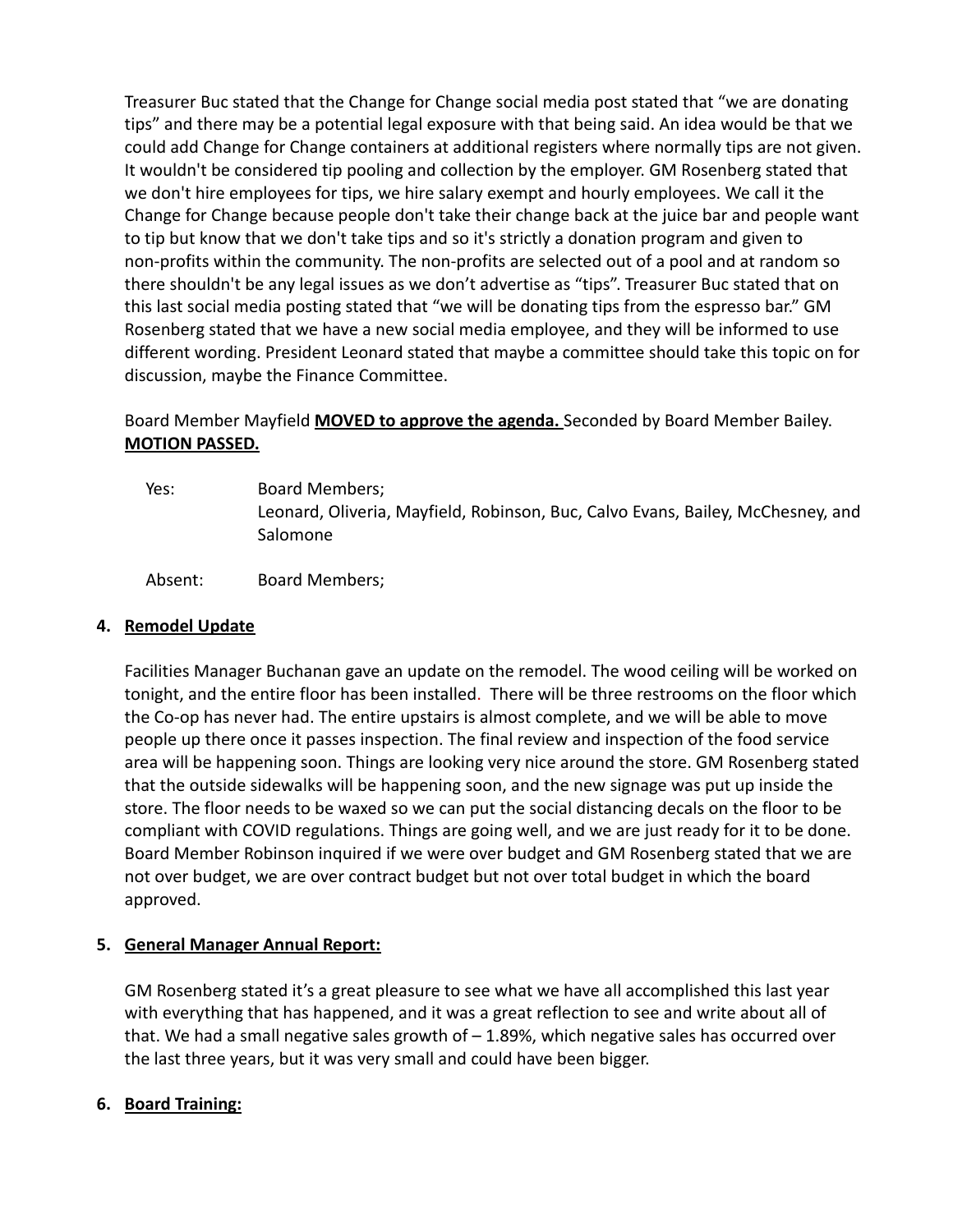Board Members Robinson and Calvo Evans reviewed and stated what strategic planning means to them from what they have read. Board Member Robinson stated that the strategic plan is about what the Co-op will look like in five years and where we want it to be going. Other thoughts were what kind of employer do we want to be in the community and what are some of the qualities we want to attract. Board Member Calvo Evans stated that her thoughts were about challenging some of the assumptions that we have in the community as we are trying to reach out to the Hispanic community and other diverse communities. We may want to look at that and add more to it.

Treasurer Buc stated that our strategic planning has been a four-year document and paints where the organization is headed. We have talked about having a shorter plan maybe a three-year plan. Board Member Salomone stated that the committee goals should be connected to the strategic plan goals. GM Rosenberg stated that she sent out some information about strategic planning to the committee members. Treasurer Buc suggested that the Strategic Planning Committee should meet next month. At a previous meeting, it was discussed and stated that we would be doing a full strategic scale plan in 2021. We also wanted to include staff in the planning process. The Strategic Planning Revision Committee should meet and discuss last year's plan process and this year's along with having more staff representation and then report back to the board in February on what that would look like.

Board Member Salomone **made a motion to approve the reappointment of Bailey, McChesney, and Treasurer Buc to the Strategic Planning Committee. Additionally, staff representation on the Committee will include GM Rosenberg and at least one staff representative as decided upon by the Committee. If Treasurer Buc is reelected in 2021, he will remain on the committee and continue to serve as the Chair. If Treasurer Buc is not re-elected, another Board member with at least one year of service on the Board may be appointed to the Committee and a new Chair will be selected**. Seconded by Board Member Mayfield. **MOTION PASSED.**

- Yes: Board Members; Leonard, Oliveria, Mayfield, Robinson, Buc, Calvo Evans, Bailey, McChesney, and Salomone
- Absent: Board Members;

Treasurer Buc asked for feedback about the strategic planning process and if there was anything else that needed to be added. Feel free to email feedback to Treasurer Buc.

Board Member Robinson inquired about the timing of the strategic plan. Treasurer Buc stated that a timeline will be developed but the goal is to be done in time to conform with the operational plan and budget for 2022.

# **7. Farmer Loan Committee - Proposal to the Board :**

Board Member Bailey stated that we have two applications Cinnamon Bear in which we have lent money before and have been great about repayments. He is asking for \$2,500 a Flail Mower, the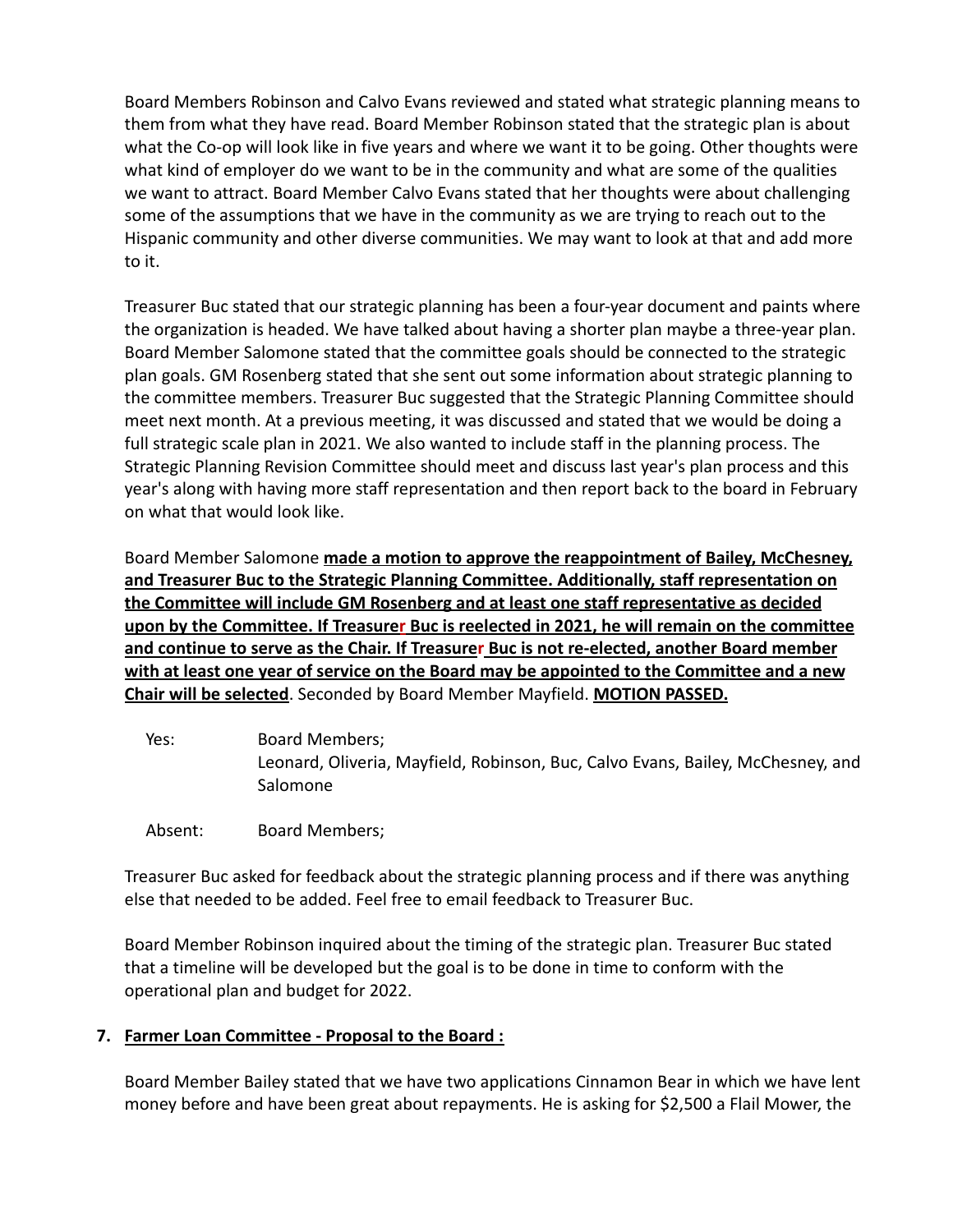equipment can also be used as collateral if needed. The committee recommends the board approve this loan.

Board Member Bailey stated that the second loan received is from Mendo Grass they want to grow micro grains and wheatgrass, they have worked out a business plan with West Company and have invested their own funds of \$20k into the business. They have a lease and no sales at this time. They are asking for \$10k to support the rest of the start-up costs. In the application, it was stated that they will be selling to the Co-op but they have yet to talk to the Co-op about it. At this point, there are too many unknowns. It's recommended that we loan them \$3,500 for the heater and the solar panels, but we want to go back and talk to them and gather more information. We would then look at the other \$6,500 after we see what happens and get our questions answered.

GM Rosenberg stated that Cinnamon Bear buy products from them and Mendo Grass could be a competitor.

Board Member Bailey, **MOVED to approve \$2,500 to Cinnamon Bear for the purchase of the flail mower and authorize discretion to the Farmer Loan Committee to fund Mendo Grass up to \$3,500 after a meeting with the applicant for more information and references are contacted.** Seconded by Board Member Salomone. **MOTION PASSED.**

- Yes: Board Members; Leonard, Oliveria, Mayfield, Robinson, Buc, Calvo Evans, Bailey, McChesney, and Salomone
- Absent: Board Members;

Board Member Bailey stated that the committee will keep the board updated on the status of Mendo Grass at the next meeting.

# **8. Committee Reports:**

Board Member Salomone stated that there will be no board education next month due to the budget. We will have Libee, Produce Manager, in March and Chris, Deli Manager, in April and if you have any questions for staff please email to Board Member Salomone so those can be provided to staff.

Treasurer Buc inquired about the Annual Member event and was wondering if this was stated in the Bylaws and if we should look at doing something virtually. GM Rosenberg stated that our Bylaws state that we have to have a member meeting but that is for voting and not for an Annual Member event. We could do something virtually if needed. GM Rosenberg will check into the bylaws.

Board Member Robinson stated that the ORC has not received any grant applications, however, we did discuss why we don't give grants to religious groups. President Leonard stated that a response was sent out to a potential applicant. GM Rosenberg stated that grant money has to be